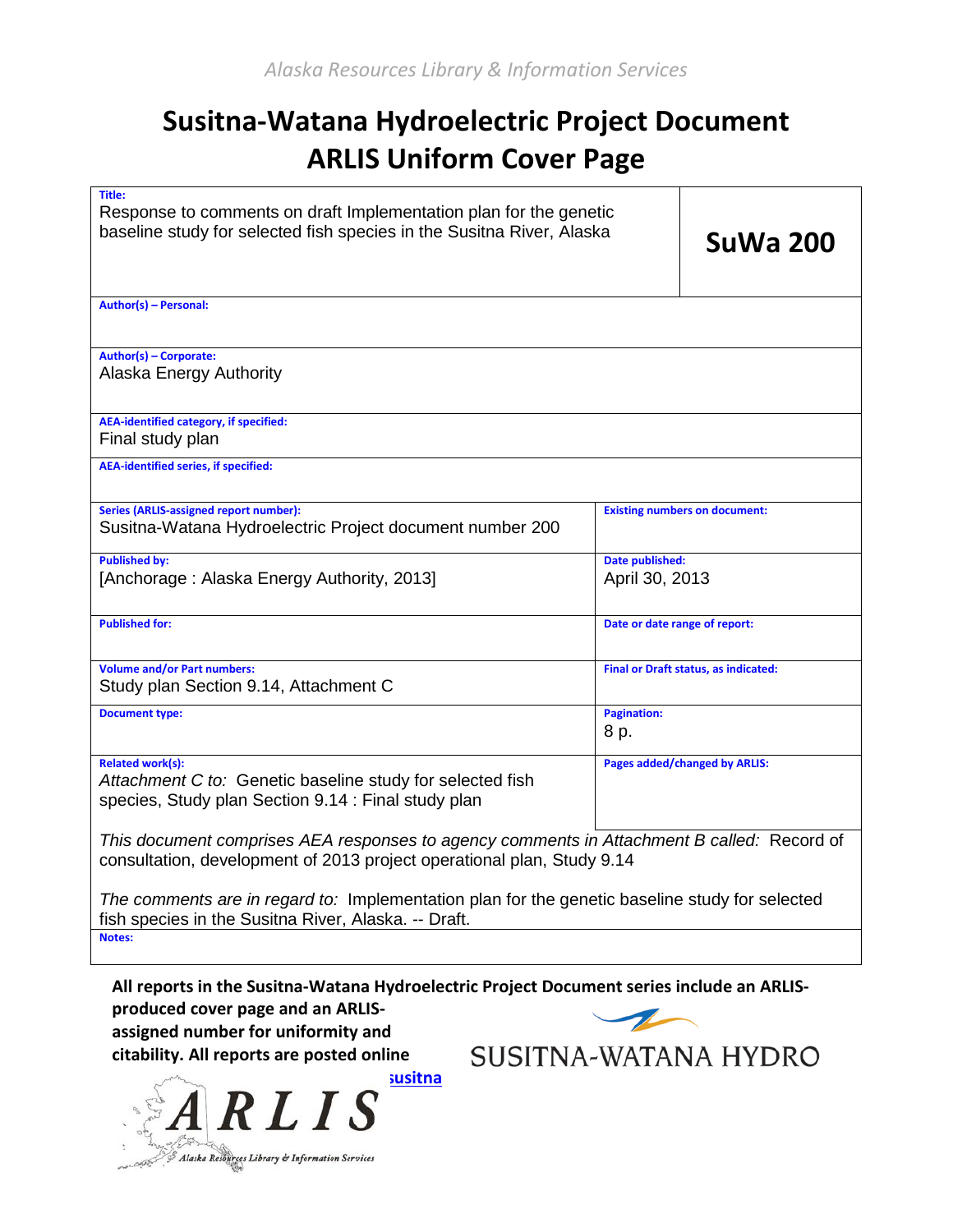## **Attachment C**

Comment/Response Table for Development of Final 2013 Project Operational Plan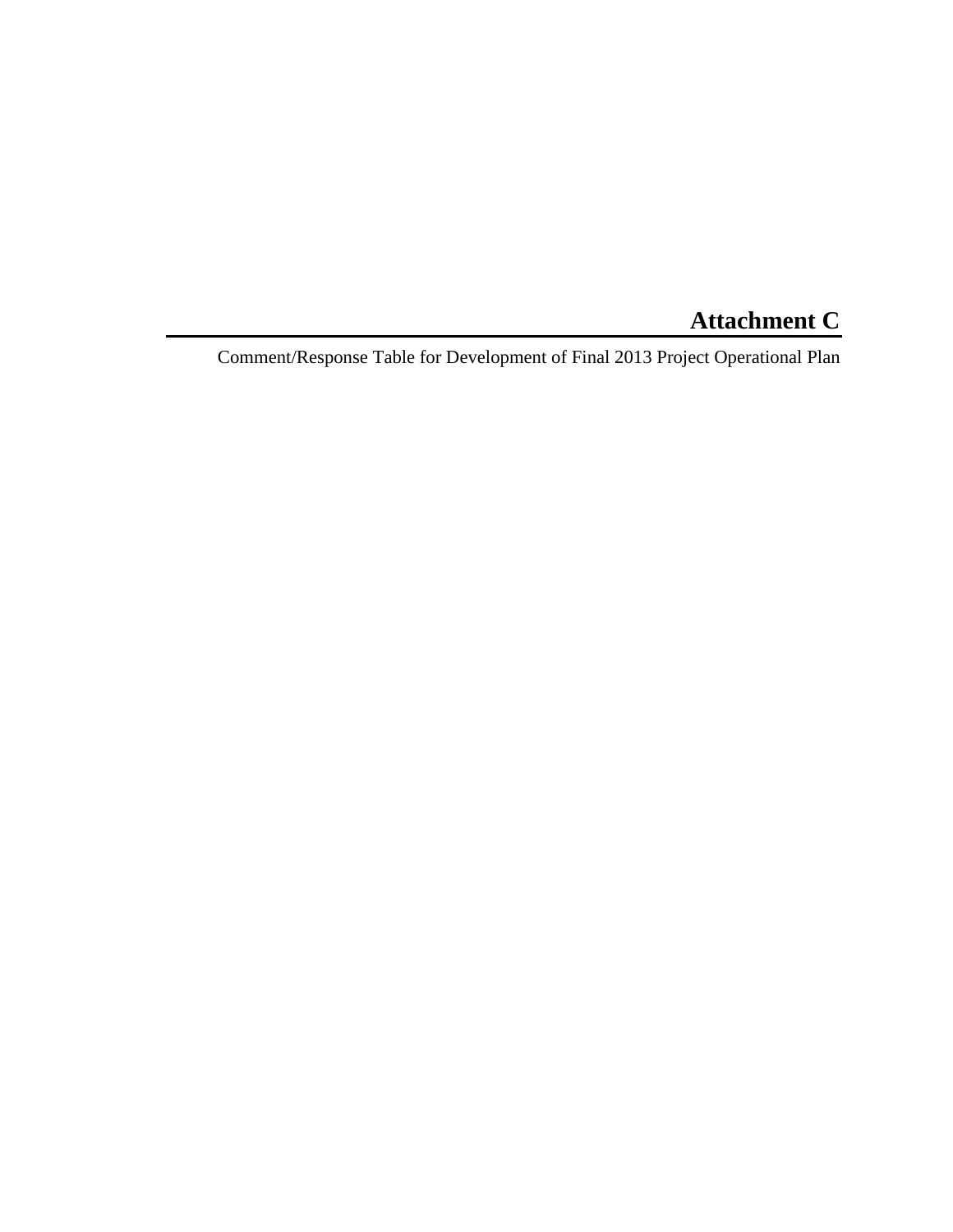## **Responses to Comments on Draft Implementation Plan for the Genetic Baseline Study for Selected Fish Species in the Susitna River, Alaska.**

| <b>Reference</b> | <b>Commenter</b> | <b>Comment</b> | <b>Comment</b>                                                                                                                                                                                                                                                                                                                                                                                                                                                                                                                                                                                                                                                                                                                                                                                                                                                                                                                                                                                                               | <b>AEA's Response</b>                                                                                                                                                                                                                                                    |
|------------------|------------------|----------------|------------------------------------------------------------------------------------------------------------------------------------------------------------------------------------------------------------------------------------------------------------------------------------------------------------------------------------------------------------------------------------------------------------------------------------------------------------------------------------------------------------------------------------------------------------------------------------------------------------------------------------------------------------------------------------------------------------------------------------------------------------------------------------------------------------------------------------------------------------------------------------------------------------------------------------------------------------------------------------------------------------------------------|--------------------------------------------------------------------------------------------------------------------------------------------------------------------------------------------------------------------------------------------------------------------------|
| <b>Number</b>    |                  | <b>Date</b>    |                                                                                                                                                                                                                                                                                                                                                                                                                                                                                                                                                                                                                                                                                                                                                                                                                                                                                                                                                                                                                              |                                                                                                                                                                                                                                                                          |
| NMFS-1           | <b>NMFS</b>      | 4/12/2013      | "Section 4.2.1 While the proposed<br>sampling strategy is impressive, adult<br>Chinook salmon are inherently difficult to<br>sample because of their large size and<br>preferred spawning habitat, often in fast<br>deep water. This is clearly recognized in<br>Table 2 as the preferred sample size is<br>identified as 200 for each of the 6<br>sublocations above Devil's Canyon, yet<br>the expected cumulative total for all 6<br>aggregated sublocations is identified as<br>only 50. Given anticipated sampling<br>difficulties, it's unclear whether ADF&G<br>will be able to collect the minimum<br>sample set of 50 representative Chinook<br>salmon above Devil's Canyon in just two<br>years, especially above the proposed dam<br>site. Even if successful, 50 appears to be<br>a low number of samples to compare to<br>identify genetic differences in related<br>stocks. The authors should consider other<br>options in case the realized sample<br>numbers are too low to address project<br>objectives." | After considering other options, as<br>requested, AEA has revised the<br>Implementation Plan (IP) to include<br>identifying tissues from juvenile Chinook<br>as a potentially useful tool for augmenting<br>adult collections. See Implementation<br>Plan Section 4.6.2. |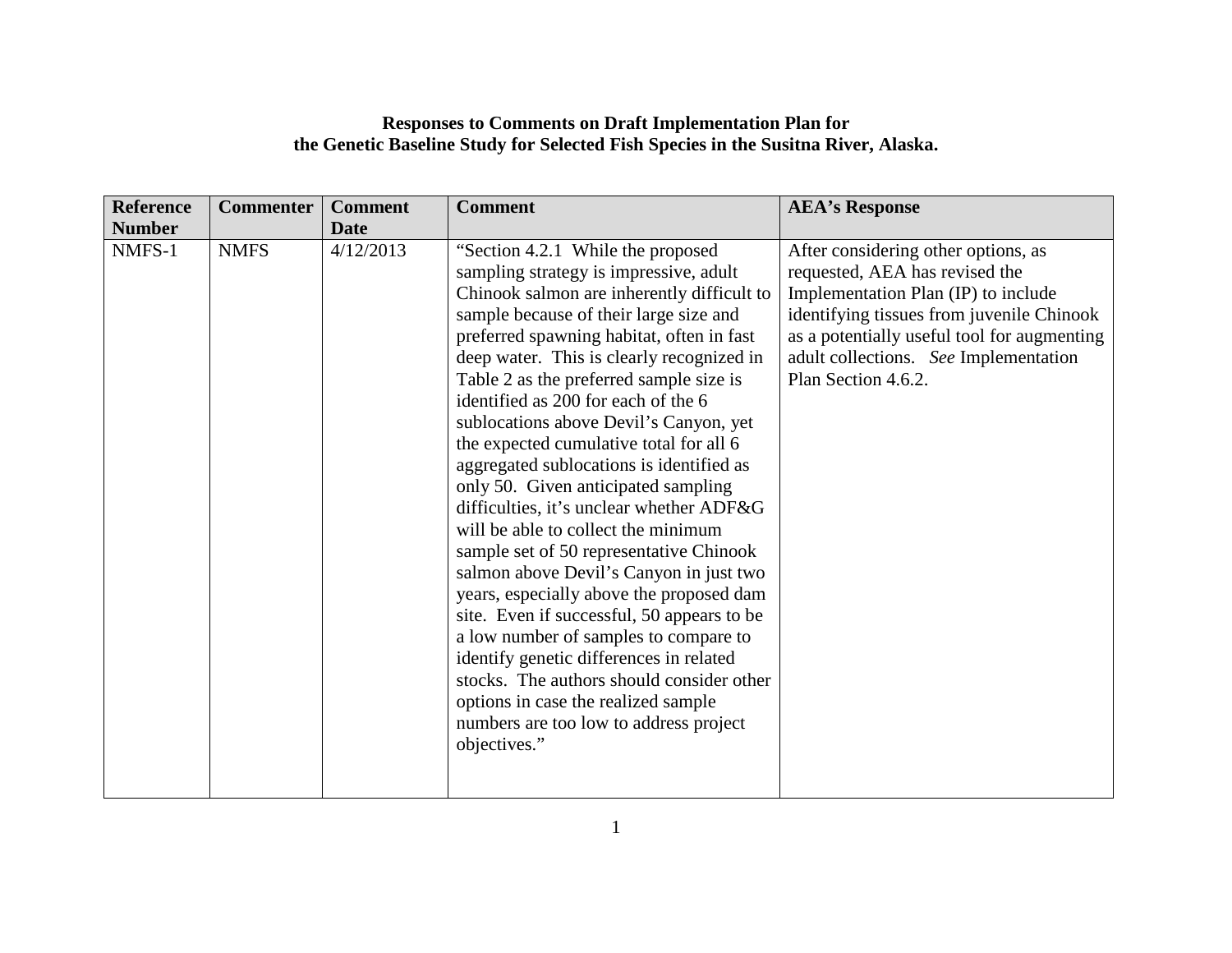| <b>Reference</b> | <b>Commenter</b> | <b>Comment</b> | <b>Comment</b>                             | <b>AEA's Response</b>                     |
|------------------|------------------|----------------|--------------------------------------------|-------------------------------------------|
| <b>Number</b>    |                  | <b>Date</b>    |                                            |                                           |
| NMFS-2           | <b>NMFS</b>      | 4/12/2013      | "Section 4.7.1 Regarding the proposed      | Agreed. AEA will process the samples,     |
|                  |                  |                | preliminary analysis of the 10 samples     | but not test, analyze, or report until    |
|                  |                  |                | collected in Kosina Creek in 2012, there   | sample sizes are appropriate. AEA has     |
|                  |                  |                | is concern regarding the validity of the   | revised IP to reflect this change. See    |
|                  |                  |                | test. It's possible given the small number | Implementation Plan Section 4.7.1.        |
|                  |                  |                | of samples that the power of the test may  |                                           |
|                  |                  |                | not be strong enough to identify           |                                           |
|                  |                  |                | differences if they exist. It's also       |                                           |
|                  |                  |                | possible that the small sample set could   |                                           |
|                  |                  |                | be biased in some way and therefore        |                                           |
|                  |                  |                | suggest differences where they may not     |                                           |
|                  |                  |                | exist. Because of this potential for       |                                           |
|                  |                  |                | misinterpretation, the authors should      |                                           |
|                  |                  |                | consider first performing some type of     |                                           |
|                  |                  |                | power analysis with existing populations   |                                           |
|                  |                  |                | of known genetic divergence to gauge the   |                                           |
|                  |                  |                | validity of comparing 10 samples from a    |                                           |
|                  |                  |                | single aggregation. If the test can't      |                                           |
|                  |                  |                | statistically be done with 10 samples, it  |                                           |
|                  |                  |                | might be best to hold any comparison       |                                           |
|                  |                  |                | until the sample sets are strong enough    |                                           |
|                  |                  |                | for a statistically reliable test."        |                                           |
| NMFS-3           | <b>NMFS</b>      | 4/12/2013      | "Regarding the sampling locations"         | No salmon have been documented in the     |
|                  |                  |                | upstream of the proposed dam site, the     | Susitna watershed above the confluence    |
|                  |                  |                | authors should consider including adult    | of the Oshetna River. The salmon          |
|                  |                  |                | and juvenile Chinook salmon sampling       | escapement study (Section 9.7) will apply |
|                  |                  |                | upstream of the Oshetna River (location    | radio tags to the salmon population to    |
|                  |                  |                | 22 on Figure 2). My understanding is       | document fish distribution in the Upper   |
|                  |                  |                | that the Oshetna River is the furthest     | River, including above the Oshetna River, |
|                  |                  |                | upstream location that juvenile Chinook    | in 2013 and 2014. With 10-15% of the      |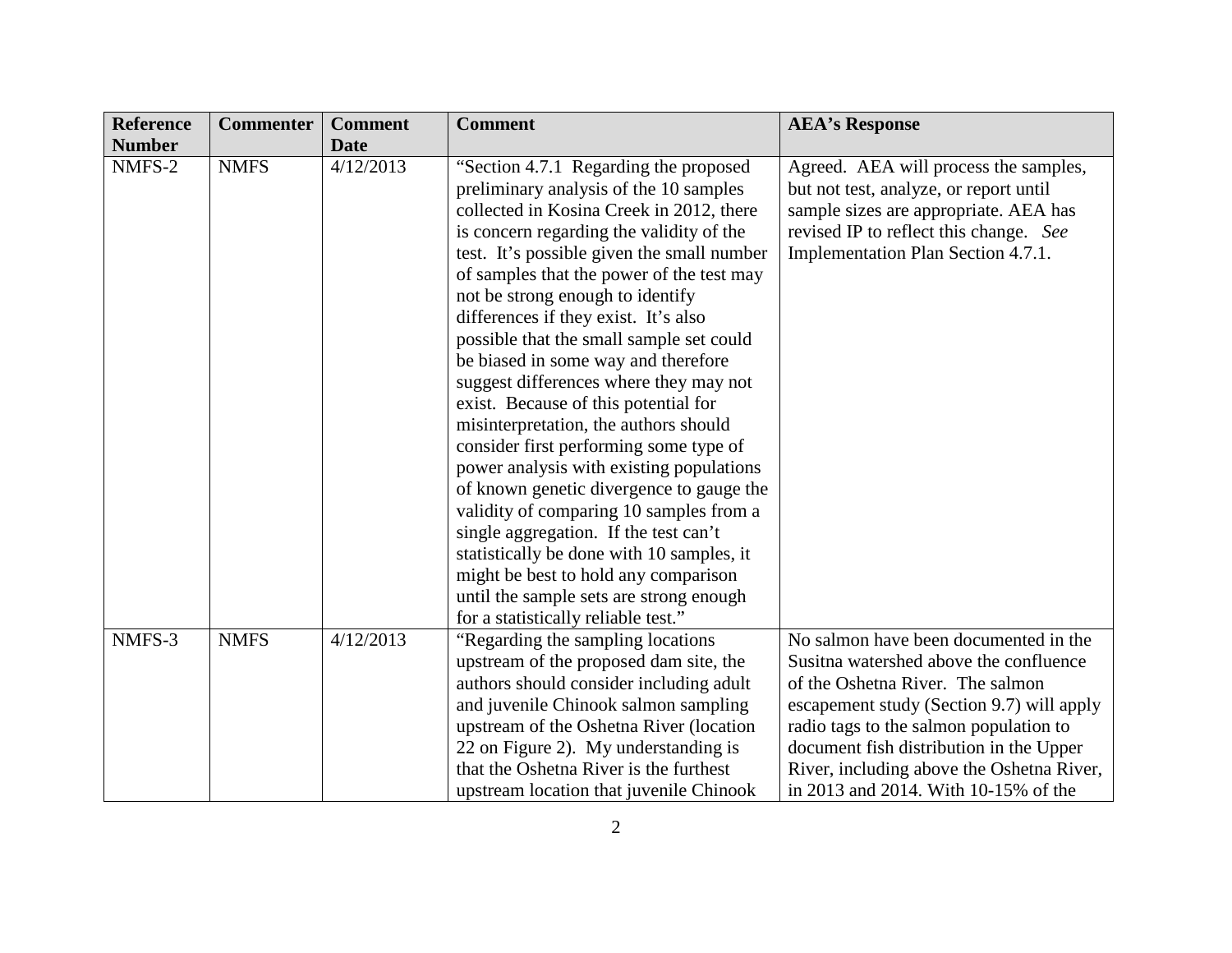| <b>Reference</b> | <b>Commenter</b> | <b>Comment</b> | <b>Comment</b>                                                                                                                                                                                                                                                                                                                                                                                                                               | <b>AEA's Response</b>                                                                                                                                                                                                                                                                                                                                                                                                          |
|------------------|------------------|----------------|----------------------------------------------------------------------------------------------------------------------------------------------------------------------------------------------------------------------------------------------------------------------------------------------------------------------------------------------------------------------------------------------------------------------------------------------|--------------------------------------------------------------------------------------------------------------------------------------------------------------------------------------------------------------------------------------------------------------------------------------------------------------------------------------------------------------------------------------------------------------------------------|
| <b>Number</b>    |                  | <b>Date</b>    |                                                                                                                                                                                                                                                                                                                                                                                                                                              |                                                                                                                                                                                                                                                                                                                                                                                                                                |
|                  |                  |                | salmon were identified in the past, but it's<br>possible those juveniles could have<br>originated from further upstream<br>spawning aggregates and it's not clear<br>whether locations upstream of the<br>Oshetna River have been surveyed for<br>even presence or absence of salmon; no<br>apparent barrier to their migration is<br>noted and habitat appears suitable."                                                                   | fish radiotagged in the Middle River (1 in<br>5 to 1 in 7 fish) each year, radiotagging<br>will detect very small aggregations of fish<br>in the Upper River and this will provide<br>the high-powered test to find any fish<br>above the Oshetna River. Although AEA<br>has not revised the IP in response to this<br>comment, AEA acknowledges that the<br>boundary may be reconsidered as<br>information becomes available. |
| NMFS-4           | <b>NMFS</b>      | 4/12/2013      | "Given that previous studies were<br>completed in the past regarding the<br>proposed dam site, it would be helpful to<br>determine whether samples such as scales<br>are available from historical studies.<br>DNA from historical scales might help<br>differentiate between the 3 different<br>hypotheses identified in 2.2.1."                                                                                                            | AEA has contacted several experts and<br>leads of historical studies, and determined<br>that no Chinook salmon were sampled<br>from above Devils Canyon during these<br>studies. No change to IP based upon this<br>comment.                                                                                                                                                                                                   |
| NMFS-5           | <b>NMFS</b>      | 4/12/2013      | "Section 4.6 While the proposed tests"<br>will be used to differentiate between the<br>three hypotheses, the specific level of<br>divergence used to discriminate fish<br>populations is unclear. This is<br>presumably because the number of<br>available samples will shape the utility of<br>the potential tests and interpretation of<br>the results will be done later in 2014 and<br>2015 in consultation with other<br>laboratories." | Agreed. Our approach needs to be<br>partially determined by samples and<br>preliminary results. As proposed, we will<br>confer with NMFS and USFWS before<br>analysis begins.                                                                                                                                                                                                                                                  |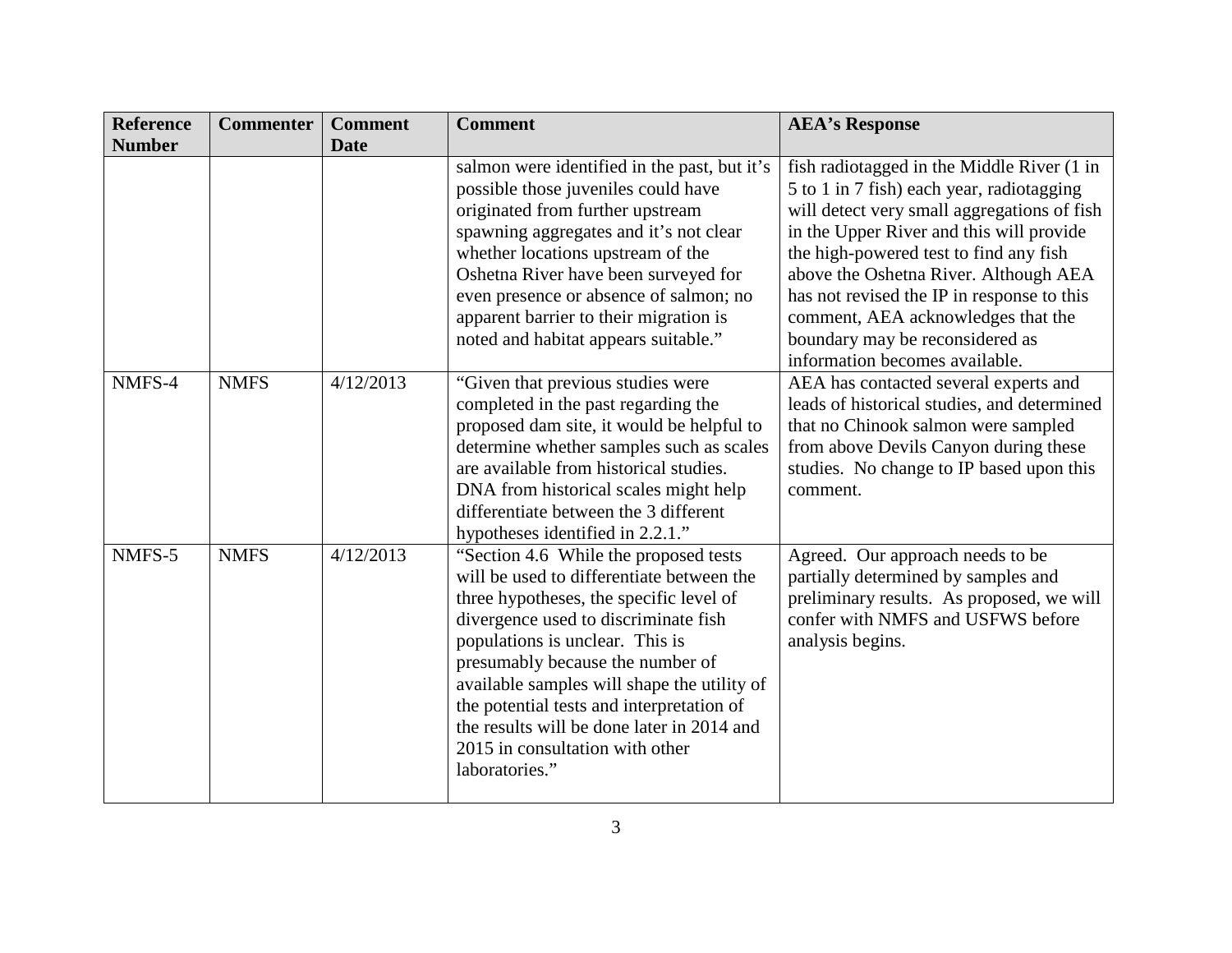| <b>Reference</b><br><b>Number</b> | <b>Commenter</b> | <b>Comment</b><br><b>Date</b> | <b>Comment</b>                                                                                                                                                                   | <b>AEA's Response</b>                                                                                                                                                                                                                                                             |
|-----------------------------------|------------------|-------------------------------|----------------------------------------------------------------------------------------------------------------------------------------------------------------------------------|-----------------------------------------------------------------------------------------------------------------------------------------------------------------------------------------------------------------------------------------------------------------------------------|
| NMFS-6                            | <b>NMFS</b>      | 4/12/2013                     | "Juvenile salmon species can be difficult<br>to distinguish, thus the authors should<br>include species ID for juveniles collected<br>at least upstream of the proposed dam site | Agreed. Above Devils Canyon, AEA will<br>collect tissues from all Pacific salmon<br>captured and AEA will verify species<br>through DNA analysis. Below Devils                                                                                                                    |
|                                   |                  |                               | and possibly below. Such an analysis<br>might provide additional information<br>regarding potential spawning success of                                                          | Canyon, field identification will be to<br>Pacific salmon species, but DNA analysis<br>will be used to verify that field species                                                                                                                                                  |
|                                   |                  |                               | all salmon species."                                                                                                                                                             | identification is being done correctly.<br>AEA has revised IP in response to this<br>comment. See Implementation Plan<br>Sections 4.2.4.3 and 4.4.                                                                                                                                |
| NMFS-11                           | <b>NMFS</b>      | 4/12/2013                     | Comments 1-5 listed by NMFS as "minor<br>grammatical suggestions"                                                                                                                | Accepted. See various sections of the<br><b>Implementation Plan.</b>                                                                                                                                                                                                              |
| NMFS-7                            | <b>NMFS</b>      | 4/12/2013                     | "Page 5, under "Objectives": might<br>consider separating into primary and<br>secondary objectives"                                                                              | No change to IP. Objectives should<br>remain as written in RSP.                                                                                                                                                                                                                   |
| NMFS-8                            | <b>NMFS</b>      | 4/12/2013                     | "Page 7, under "Sample collection"<br>targets": might consider separating into<br>primary and secondary sampling goals"                                                          | AEA does not believe it is necessary to<br>distinguish between primary and<br>secondary goals. AEA has not revised IP<br>in response to this comment.                                                                                                                             |
| NMFS-9                            | <b>NMFS</b>      | 4/12/2013                     | "Page 12, second paragraph: "<br>exclude from the baseline all " – are<br>juveniles going to be included in the<br>genetic baseline?"                                            | Juveniles will be included in the baseline<br>above Devils Canyon, if needed for<br>supplementing adult collections (see<br>response to NMFS-1). No juveniles<br>collected below Devils Canyon will be<br>used for baseline. See Implementation<br>Plan Sections 4.2.1 and 4.6.2. |
| <b>NMFS-10</b>                    | <b>NMFS</b>      | 4/12/2013                     | "Page 32-36, Figures 2-6: helpful to<br>identify the proposed dam site on the<br>maps"                                                                                           | AEA has clarified in the caption in Figure<br>2 that the dam site is RM 184. Figures 3-<br>6 do not include the area where the                                                                                                                                                    |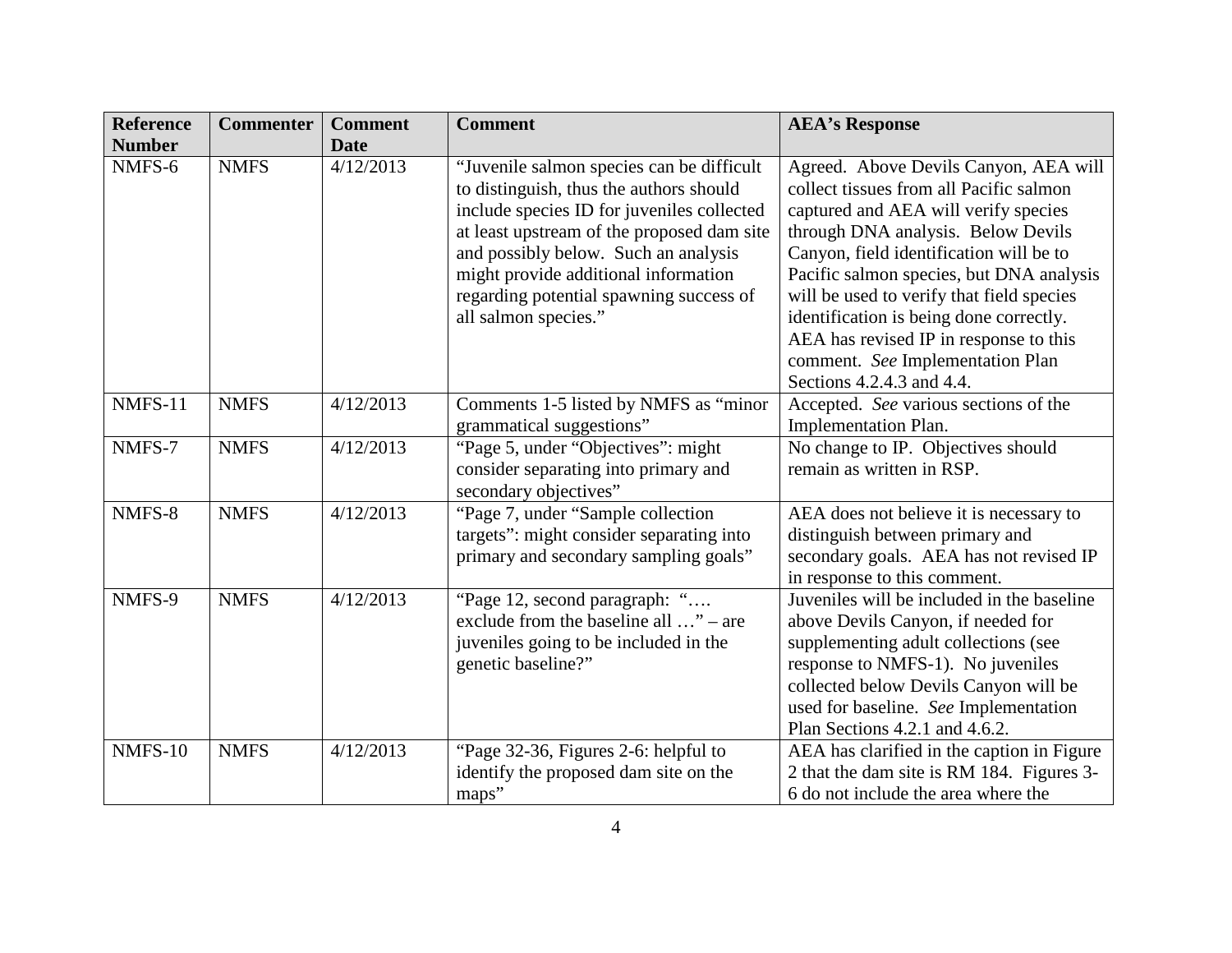| <b>Reference</b> | <b>Commenter</b> | <b>Comment</b> | <b>Comment</b>                                                                                                                                                                                                                                                                                                                                                                                                     | <b>AEA's Response</b>                                                                                                                                                                                                                                                                                                                                                                                                                                   |
|------------------|------------------|----------------|--------------------------------------------------------------------------------------------------------------------------------------------------------------------------------------------------------------------------------------------------------------------------------------------------------------------------------------------------------------------------------------------------------------------|---------------------------------------------------------------------------------------------------------------------------------------------------------------------------------------------------------------------------------------------------------------------------------------------------------------------------------------------------------------------------------------------------------------------------------------------------------|
| <b>Number</b>    |                  | <b>Date</b>    |                                                                                                                                                                                                                                                                                                                                                                                                                    |                                                                                                                                                                                                                                                                                                                                                                                                                                                         |
|                  |                  |                |                                                                                                                                                                                                                                                                                                                                                                                                                    | proposed dam is located. See<br>Implementation Plan Figure 2.                                                                                                                                                                                                                                                                                                                                                                                           |
| USFWS-1          | <b>USFWS</b>     | 4/12/2013      | "Page 3, Section 2.1.1, Assessing<br>Chinook salmon population structure:<br>This section could be improved by<br>organizing it into three paragraphs, one<br>for a description of each of the<br>hypotheses of population structure above<br>Devil's Canyon. For Hypothesis 1a,<br>temporal variation in allele frequencies<br>may be seen in small, genetically isolated<br>populations (Waples and Teel 1990)." | Agreed. In response to this comment,<br>AEA has revised the IP. See<br>Implementation Plan Section 2.1.1.                                                                                                                                                                                                                                                                                                                                               |
| USFWS-2          | <b>USFWS</b>     | 4/12/2013      | "Page 5, Section 3, Objectives: In the<br>last line of the paragraph introducing the<br>objectives, it reads "(3) assess the use<br>of Lower and Middle River habitat by<br>juvenile Chinook salmon originating in<br>the Middle and Upper Susitna River."<br>Should this be "Lower River habitat"<br>(delete the word Middle), to follow what<br>is written in Objective 5, "selected<br>Lower River habitats"?"  | AEA has not changed the IP in response<br>to this comment. Chinook salmon<br>contributions to the Lower and Middle<br>River from upstream sources are of<br>interest (Goal 3). It is in the Lower River<br>that we will examine contributions at the<br>level of habitat type (Objective 5). Other<br>studies will be sampling juveniles from<br>the Middle River opportunistically.<br>These samples will be preserved but only<br>analyzed if needed. |
| USFWS-3          | <b>USFWS</b>     | 4/12/2013      | "Page 5, Section 3 Objectives, Objective<br>#3: There needs to be justification on<br>why samples outside of the Susitna River<br>are being collected for Chinook salmon."                                                                                                                                                                                                                                         | AEA has not revised the IP in response to<br>this comment. The IP includes this<br>collection of samples because it was<br>included in RSP, in response to FERC<br>requests.                                                                                                                                                                                                                                                                            |
| USFWS-4          | <b>USFWS</b>     | 4/12/2013      | "Page 6, Section 4.2, Samples to collect:<br>This section about recommended sample.                                                                                                                                                                                                                                                                                                                                | Agreed. AEA's approach will be partially<br>determined by samples and preliminary                                                                                                                                                                                                                                                                                                                                                                       |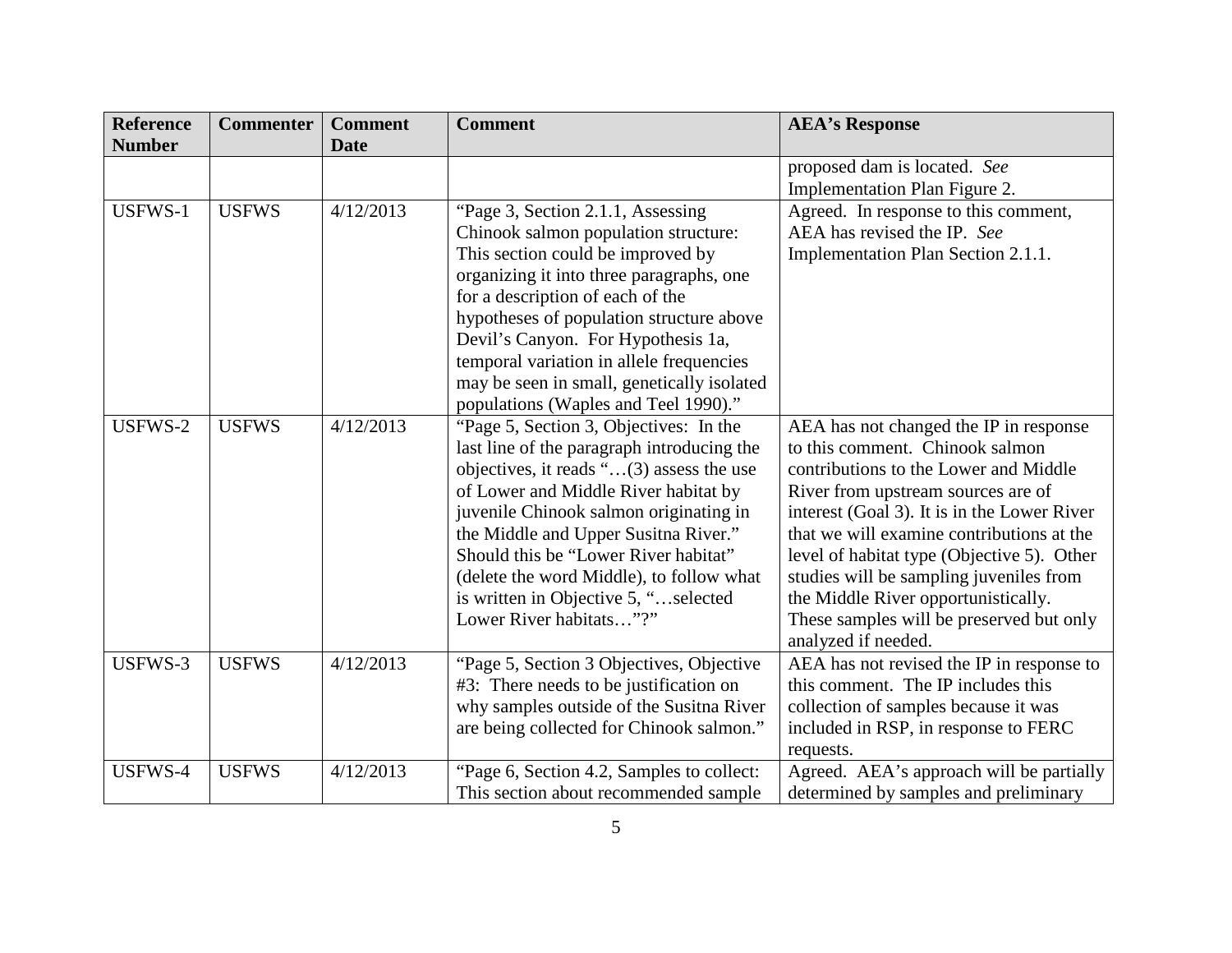| <b>Reference</b> | <b>Commenter</b> | <b>Comment</b> | <b>Comment</b>                                                                                                                                                                                                                                                                                                                                                                                                                                                                                                                                                                        | <b>AEA's Response</b>                                                                                                                                                                                                                                                                                                                                                                                                                                                                                                                                                                    |
|------------------|------------------|----------------|---------------------------------------------------------------------------------------------------------------------------------------------------------------------------------------------------------------------------------------------------------------------------------------------------------------------------------------------------------------------------------------------------------------------------------------------------------------------------------------------------------------------------------------------------------------------------------------|------------------------------------------------------------------------------------------------------------------------------------------------------------------------------------------------------------------------------------------------------------------------------------------------------------------------------------------------------------------------------------------------------------------------------------------------------------------------------------------------------------------------------------------------------------------------------------------|
| <b>Number</b>    |                  | <b>Date</b>    |                                                                                                                                                                                                                                                                                                                                                                                                                                                                                                                                                                                       |                                                                                                                                                                                                                                                                                                                                                                                                                                                                                                                                                                                          |
|                  |                  |                | sizes was confusing; some background<br>information and citations seem to be<br>missing (e.g., for the first sentence) or<br>misplaced (e.g., Nei 1978). Sample sizes<br>are partially dependent on the genetic<br>divergence among stocks, the information<br>content of the genetic markers, and<br>adequate estimate of allele frequencies.<br>A more thorough description or better<br>references, for example the recent reports<br>for chum salmon and sockeye salmon<br>MSA, would be useful here."                                                                            | results. AEA will confer with technical<br>representatives from NMFS and USFWS<br>before analysis begins. AEA has<br>modified the IP to include appropriate<br>citations and clarify the rationale for<br>appropriate sample sizes. See<br>Implementation Plan Section 4.2.                                                                                                                                                                                                                                                                                                              |
| USFWS-5          | <b>USFWS</b>     | 4/12/2013      | "Page 7, Section 4.2.1, Sample collection"<br>target #5 and Page 9, Section 4.2.4,<br>Juvenile Chinook salmon collection<br>above Three Rivers confluence: Why is<br>only the Oshetna River being sampled for<br>juveniles, since adults were collected in<br>Kosina Creek and juveniles have been<br>seen here? We have not checked the<br>Anadromous Waters Catalog, but all<br>tributaries above the Canyon should be<br>sampled for juveniles. Chinook salmon<br>juveniles can migrate quite some<br>distances from their tributary of origin<br>(e.g., Daum and Flannery 2011)." | From Devils Canyon to the Oshetna<br>River, 4 tributaries will be targeted for<br>sampling of juvenile Chinook salmon<br>(Oshetna Creek, Kosina River, Fog<br>Creek, and Cheechako Creek). Above the<br>Oshetna River, results from the Salmon<br>Escapement Study (RSP Section 9.7) in<br>2013-2014 will determine whether<br>additional tributaries should be surveyed -<br>see response for NMFS-3. AEA has<br>revised the IP and RSP to add juvenile<br>collection sites from above Devils<br>Canyon to the Oshetna River. See<br>Implementation Plan Sections 4.2.1 and<br>4.2.4.1. |
| USFWS-6          | <b>USFWS</b>     | 4/12/2013      | "There should be some justification on<br>why juvenile samples collected below the<br>falls that are used for "baseline" will                                                                                                                                                                                                                                                                                                                                                                                                                                                         | Agreed. Juvenile collections below<br>Devils Canyon will not be used as<br>baseline. Adult collections below Devils                                                                                                                                                                                                                                                                                                                                                                                                                                                                      |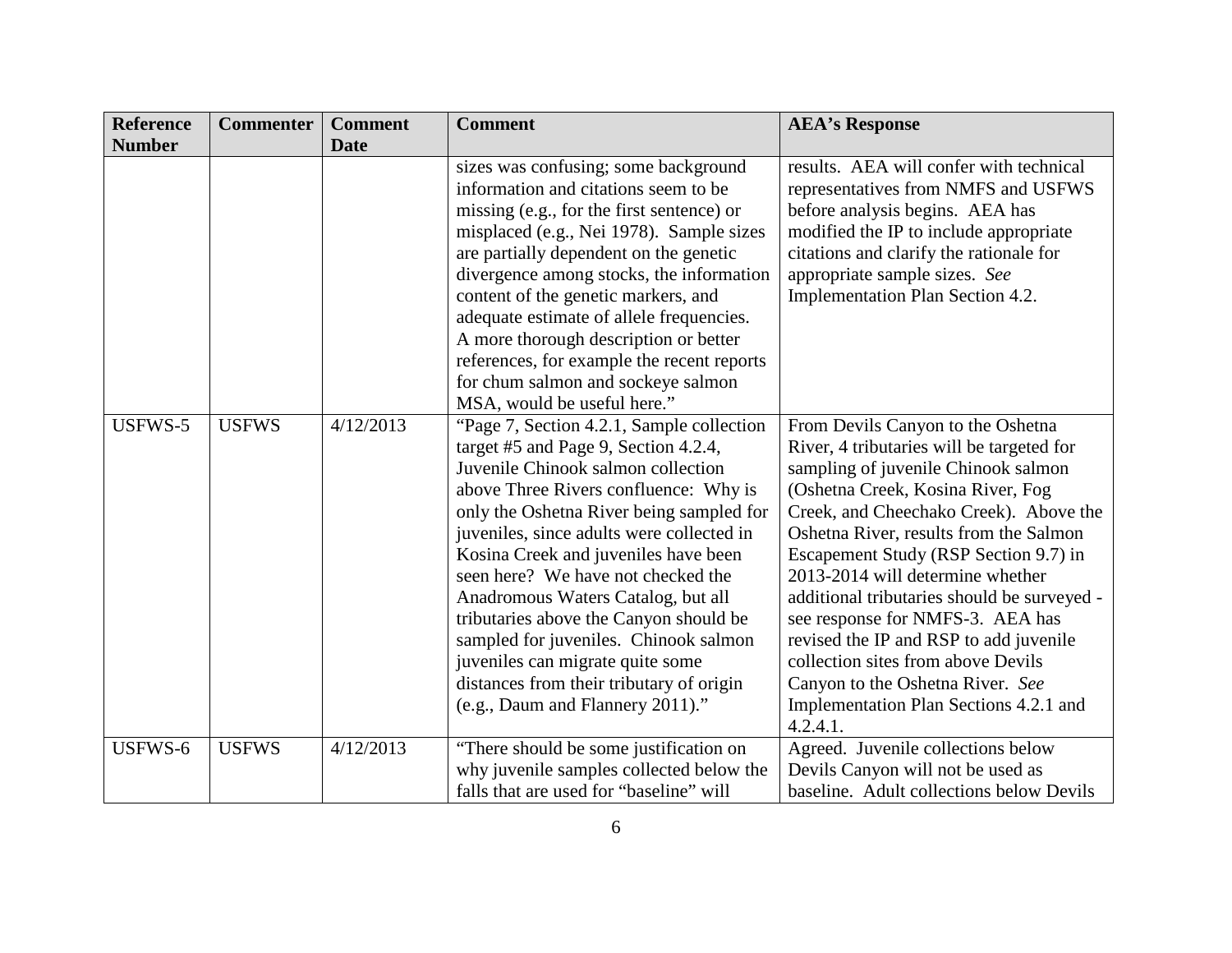| <b>Reference</b> | <b>Commenter</b> | <b>Comment</b> | <b>Comment</b>                                                                                                                                                                                                                                                                                        | <b>AEA's Response</b>                                                                                                                                                                                                                      |
|------------------|------------------|----------------|-------------------------------------------------------------------------------------------------------------------------------------------------------------------------------------------------------------------------------------------------------------------------------------------------------|--------------------------------------------------------------------------------------------------------------------------------------------------------------------------------------------------------------------------------------------|
| <b>Number</b>    |                  | <b>Date</b>    |                                                                                                                                                                                                                                                                                                       |                                                                                                                                                                                                                                            |
|                  |                  |                | likely not comprise a mixture of stocks<br>(please see Specific Comment Page 13,<br>for other suggestions on how these<br>samples could be used.)"                                                                                                                                                    | Canyon should be sufficient. AEA has<br>revised IP in response to this comment.<br>See Implementation Plan Section 4.2.1.                                                                                                                  |
| USFWS-7          | <b>USFWS</b>     | 4/12/2013      | "Page 9, Section 4.2.6, Other species<br>collections: It sounded like resident<br>species are going to be in bulk<br>collections. Is that a single bulk<br>collection for the entire Susitna River, or<br>a bulk collection for each sampling site<br>(recommend the latter)?"                        | AEA has revised IP to specify five spatial<br>groups: Chulitna R., Talkeetna R., Upper<br>Susitna River, and Middle Susitna River<br>(broken into above and below Devils<br>Canyon). See Implementation Plan<br>Section 4.2.5.             |
| USFWS-8          | <b>USFWS</b>     | 4/12/2013      | "Page 12, Section 4.5, Data Retrieval and<br><b>Quality Control: Elimination of siblings</b><br>will only be done for juvenile collections<br>for baseline?"                                                                                                                                          | Clarified to IP to indicate adult salmon<br>will be analyzed for sibling relationships,<br>but adult siblings will still be used in<br>tests. See Implementation Plan Section<br>4.6.2.                                                    |
| USFWS-9          | <b>USFWS</b>     | 4/12/2013      | "Page 12, Section 4.6.2, H-W<br>Expectation: There may be some<br>deviations from HW expectation by<br>chance. Is it really necessary to delete the<br>collection(s) from further analysis?<br>Should HW testing be conducted after<br>temporal pooling?"                                             | No change to IP. AEA agrees that<br>deviations from HWE may be by chance,<br>and will confer with technical<br>representatives from NMFS and USFWS<br>prior to analysis.                                                                   |
| USFWS-10         | <b>USFWS</b>     | 4/12/2013      | "Page 13, Section 4.6.8, Testing among<br>hypotheses: This section needs to be<br>expanded. The Evolutionary Criteria of<br>Waples and Gaggiotti (2006) should be<br>described, and related to Hypotheses 1a,<br>1b, and 2. What are the three levels of<br>the hierarchical analysis? Evaluating the | AEA has revised IP to clarify. Upon<br>determining sample sizes and results,<br>AEA will select an appropriate approach<br>after seeking input from NMFS and<br>USFWS technical representatives. See<br>Implementation Plan Section 4.6.9. |